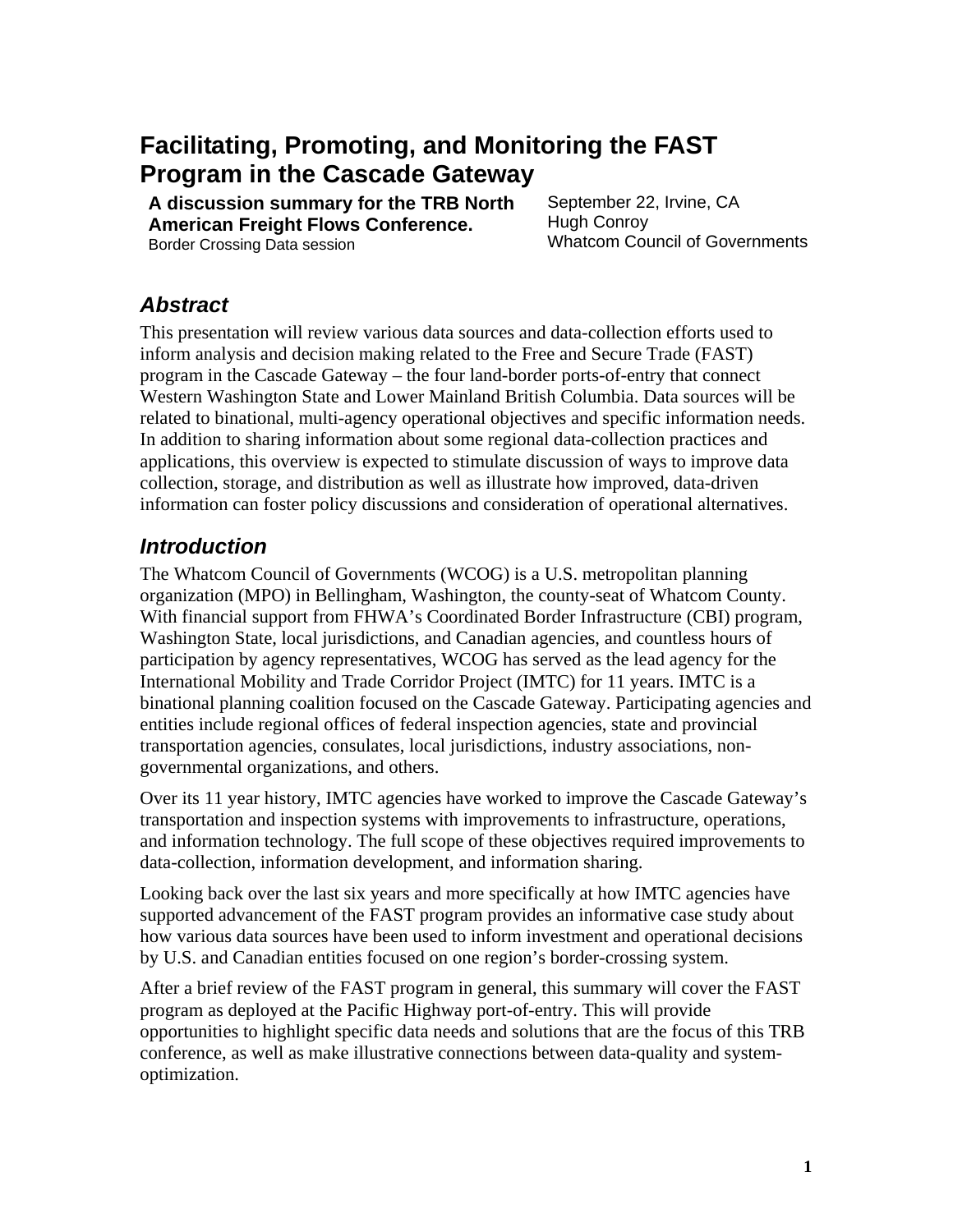## *The FAST program*

The Free and Secure Trade Program (FAST) is a U.S.-Canada response that arose from the Smart Border Declaration (SBD) – a binational, executive-level policy response to the terrorist attacks of 9/11 that was signed in December of 2001. FAST was subsequently unveiled a year later in December, 2002.

The goal of FAST is to improve security and efficiency by encouraging those engaged in cross-border freight movements to apply for conditional pre-approval and corresponding access to dedicated, expedited inspection-lanes at ports-of-entry.

Some program requirements and strategies are important to mention here. First, dedicated access lanes are needed. This is a significant investment in infrastructure that requires partnership between inspection agencies and, at a minimum, whoever owns the road approaching the inspection facility.

Next, as alluded to above, the program was rolled out as a binational undertaking to embrace the economies of scale offered by the United States and Canada's similar security objectives, legal systems, and many other social alignments (i.e. language).

A third notion about how the program might unfold was that FAST-enrolled carriers and drivers would be more highly desired by shippers and even able in some cases to charge higher rates for predictably shorter transit times.

#### **A layer deeper**

It is critical to point out that the singular "FAST" label does not correspond to a single, binationally administrated inspection program (as is the case with NEXUS for passenger vehicles).

Three components of a truck-borne freight movement must be pre-approved and enrolled in the pertinent FAST-related program in order for that truck to enter the U.S. or Canada via a FAST lane. These three components are 1) the driver, 2) the carrier (the owner of the truck/trucking firm), and 3) the shipper (the owner of the goods being exported).

The program for truck drivers is a binationally administered. For carriers and shippers, each country has one national program for each. The array of programs operating under the FAST umbrella is shown in the following table.

|         | <b>United States Customs &amp;</b><br><b>Border Protection</b> | <b>Canada Border Services</b><br>Agency |  |
|---------|----------------------------------------------------------------|-----------------------------------------|--|
| Driver  | <b>FAST Driver Card - binational</b>                           |                                         |  |
| Carrier | C-T PAT carrier                                                | CSA                                     |  |
| Shipper | C-T PAT shipper                                                | PIP                                     |  |

Some operational conclusions from this arrangement are:

- A loaded truck seeking FAST-lane access in *one direction* (into the U.S. or into Canada) must be associated with three program enrollments.
- A loaded truck seeking FAST-lane access in *both directions* must be associated with five program enrollments.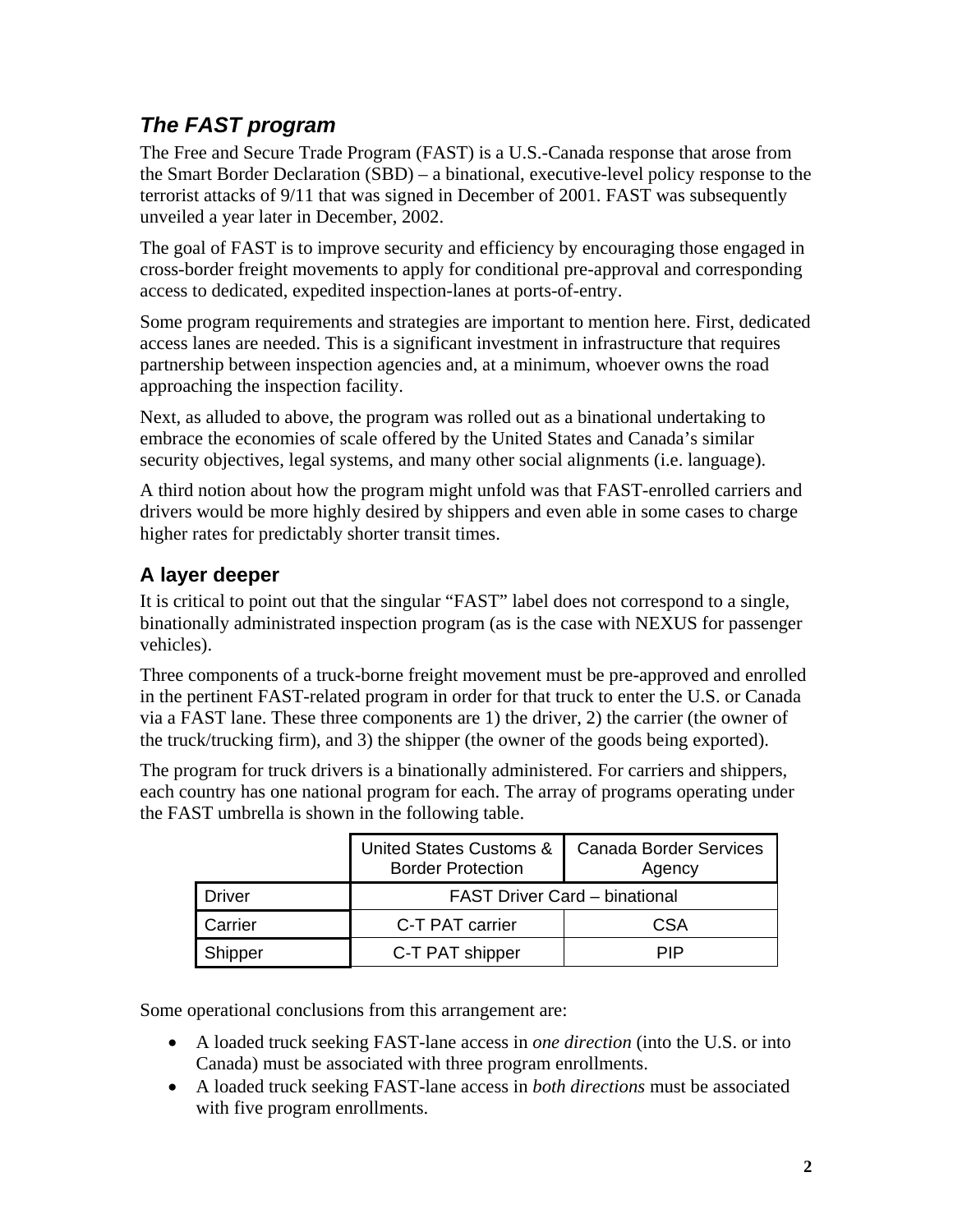- Empty trucks in the above scenarios can use the lane with two enrollments, the driver and the carrier, since there is no shipper involved in the movement.
- Trucks carrying shipments from more than one shipper (FedEx, UPS, and many other general-freight less-than-truckload carriers) cannot use the FAST lane unless all shippers with goods on board are registered with the directionally appropriate shipper program.

#### *FAST related partnerships and investment at the Pacific Highway port-of-entry*

The U.S. port-of-entry was rebuilt in 1999. As part of the re-build, commercial-vehicle booth capacity went from two to three booths. Following designation of one of the three booths as a future FAST lane, IMTC partners set out to design and fund widening of British Columbia Highway 15 to accommodate an additional lane that would enable FAST trucks to get by the typical long queue of regular truck traffic. The successful completion of widened and reconfigured approach lanes for the U.S. port was completed in 2004 as a result of interagency partnership and funding from both U.S. and Canadian sources. The FAST lane at U.S. CBP's Pacific Highway port opened in November 2004.

The CBSA port at Pacific Highway added a third truck booth in 2007. This addition was made as the Washington State Department of Transportation (WSDOT) completed a full rebuild of Highway 543, the one-mile connection between Interstate 5 and the Pacific Highway port. The rebuild was completed in December 2007 and included a dedicated, northbound FAST lane which CBSA immediately opened for business.

## *Marketing FAST in the BC-WA region – a need for data*

For both the security objectives and the cross-border transportation efficiency objectives, it is important to attain a sufficient shift in traffic into the FAST lane. To help achieve this, the Whatcom Council of Governments received funds from the U.S Federal Highway Administration and the BC Ministry of Transportation to pursue outreach and marketing in cooperation with IMTC agencies including U.S. CBP and CBSA.

Who do you reach out to? We focused primarily on carriers. WCOG asked U.S. CBP and CBSA if student-observers could be stationed near truck-booths to manually record the observable names of carriers (from tractor doors, etc.). This data would be summarized to identify the carriers who made the most cross-border trips—the target market whose use of the FAST program would have the largest benefit to security and system capacity. While CBP agreed to this method, they offered instead to allow WCOG to extract carrier names from manifests – the document that carriers submit for each shipment entered into the United States.

Summarization of this data confirmed that a minority of carriers make the majority of trips. WCOG bundled carrier names and addresses and both CBP and WCOG conducted follow-on outreach with these firms (CBP directly, WCOG indirectly).

## *FAST participation rates at Pacific Highway*

According to U.S CBP, when the FAST lane is truly open to FAST trucks only (it is opened to all trucks from time-to-time to help relieve very long queues) the share of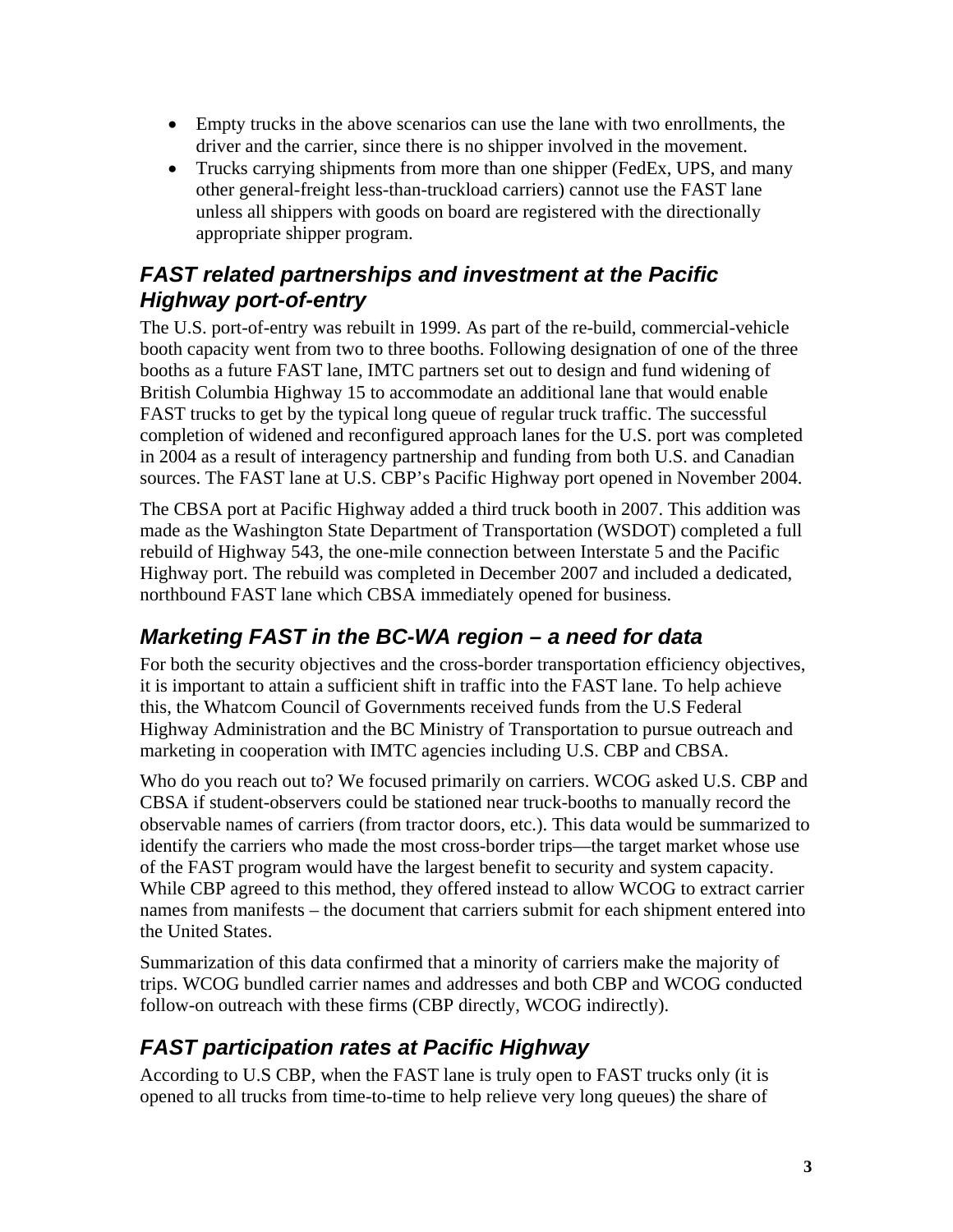trucks that enter as FAST trucks from BC Hwy 15 is between 15 and 20 percent. It is acknowledged by CBP that most of these trucks are empty.

According to CBSA, the percentage of trucks entering as FAST from Washington State Route 543 is under five percent. There is no protocol for ongoing availability of this measure. Since the FAST lanes are the product of multiple agencies' large investments, improved collection and availability of that information would be welcome.

One metric that was recently made available by CBP Headquarters is the percentage of loaded trucks entering from Canada under the FAST *program* by port location (table below). This data is important for evaluating the relative market penetration by region.

|    | Port                           | # of Lanes     | <b>FAST</b><br><b>Dedicated</b><br>Lanes | <b>Estimate</b><br>FAST as % of<br>all shipments |
|----|--------------------------------|----------------|------------------------------------------|--------------------------------------------------|
| 1  | Detroit                        | 14             | 5                                        | 44%                                              |
| 2  | Port Huron                     | 3              | 2                                        | 31%                                              |
| 3  | <b>Buffalo/Peace Bridge</b>    | 7              | 0                                        | 23%                                              |
| 4  | <b>Buffalo/Lewiston Bridge</b> | 4              | 1                                        | 23%                                              |
| 5  | Pembina                        | 3              | 0                                        | 21%                                              |
| 6  | Alexandria Bay                 | 3              | 0                                        | 20%                                              |
| 7  | Champlain                      | 5              | 1                                        | 17%                                              |
| 8  | Ogdensburg                     | 3              | 0                                        | 16%                                              |
| 9  | Sault Ste. Marie               | $\overline{2}$ | 0                                        | 15%                                              |
| 10 | Derby Line                     | 2              | 0                                        | 13%                                              |
| 11 | Houlton                        | 2              | 0                                        | 12%                                              |
| 12 | <b>Highgate Springs</b>        | 1              | 0                                        | 9%                                               |
| 13 | Oroville                       | 2              | 0                                        | 8%                                               |
| 14 | <b>Blaine</b>                  | 3              | 1                                        | 8%                                               |
| 15 | Massena                        | 1              | 0                                        | 5%                                               |
| 16 | <b>Sweet Grass</b>             | $\overline{2}$ | 0                                        | 3%                                               |

**FAST shipments as a percent of all shipments at U.S.-Canada land ports** 

It is interesting that while Blaine (Pacific Highway) has the fifth highest truck-volume on the U.S.-Canada border, it ranks  $13<sup>th</sup>$  (tied with Oroville, WA) in percentage of FAST shipments. The top ports by this measure (Detroit, Port Huron, etc. are also among the top volume ports). This kind of data validates a harder look for causes of this different experience.

# *How much faster is FAST?*

Two data-intensive studies provided the Cascade Gateway region a unique opportunity to gauge the impact of FAST implementation on cross-border travel time. The first was conducted by the U.S. Department of Transportation in 2002. This effort included two weeks of multi-point, time-stamped observations of trucks from end-of-queue, through various components of staging and metering, up to and through the primary inspection booth. With the FAST program up and running for about two years, a comparable set of observation was collected in June 2006—an IMTC initiative funded by Transport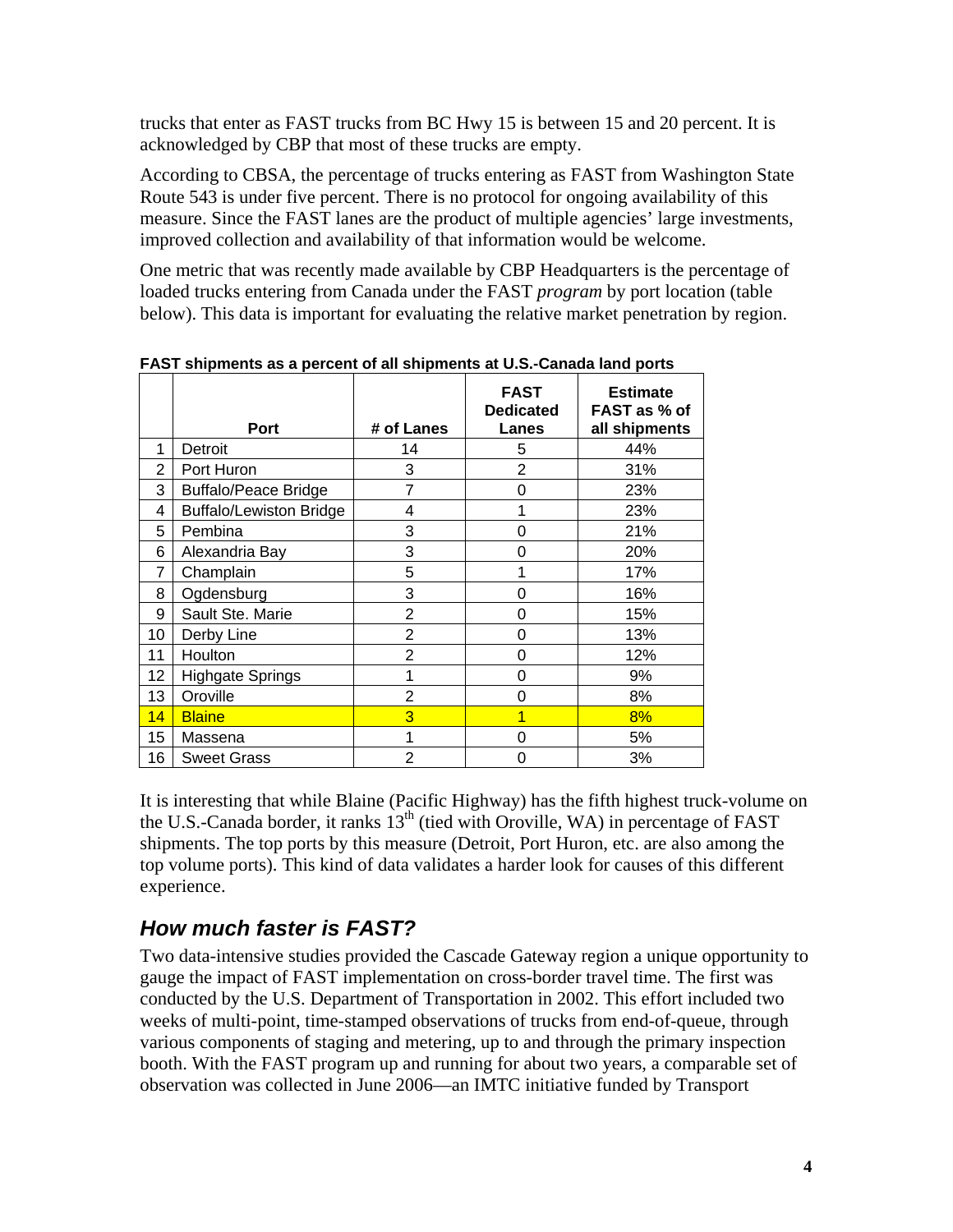Canada, WCOG, and Western Washington University's Border Policy Research Institute. A comparison of findings is summarized in the table below.

| Year   | Lane Type   | <b>Booth</b><br>Count | <b>Processing Time</b><br>(seconds) | <b>Capacity</b><br>(trucks/hour) |
|--------|-------------|-----------------------|-------------------------------------|----------------------------------|
| 2002   | All         |                       |                                     | 126                              |
| 2006   | General     |                       | 120                                 | 60                               |
|        | <b>FAST</b> |                       |                                     | 41                               |
|        | Total       |                       | 109                                 | 101                              |
| Change |             | $\spadesuit$ 50%      | 个91%                                | $\sqrt{20\%}$                    |

**2002 vs. 2006 truck processing times at the U.S. Pacific Highway land border port-of-entry** 

The above table shows that the experience of cross-border freight carriers at Pacific Highway during the implementation of the FAST program has been an overall increase in processing time and a decrease in throughput capacity. Trucks using the FAST lane were not, in 2006, experiencing a shorter processing time than before FAST was offered but were, being processed more quickly than their non-FAST counterparts. While total wait times for the FAST lane were about 20 minutes in 2006 (significantly less than for general lanes) the hope of FAST leading to an overall efficiency increase had not yet occurred in June 2006.

## *Electronic Manifest*

During 2007, U.S. CBP phased in a new requirement for carriers to submit inward shipment manifests electronically. Called e-manifest, it has been described in discussions with CBP as improving the accuracy and efficiency of advanced screening and targeting and also speeding primary-inspection functions at the booth. IMTC agencies are very interested in working with CBP again to gather observational data and understand what the effect of e-manifest has been for processing time both in FAST and general lanes. It is hoped that such an effort will proceed in June 2009.

# *Understanding the regional potential of FAST*

With the opening of the Pacific Highway's northbound FAST lane in December 2007, IMTC agencies wanted to conduct an outreach effort to help speed enrollment and use of the new infrastructure and operational capacity.

#### **Manifest data**

Following the marketing efforts of 2004, WCOG had additional opportunities to gather manifest data for U.S. bound shipments entering at Pacific Highway. The chart below summarizes some findings from the sample collected during a week in October 2006.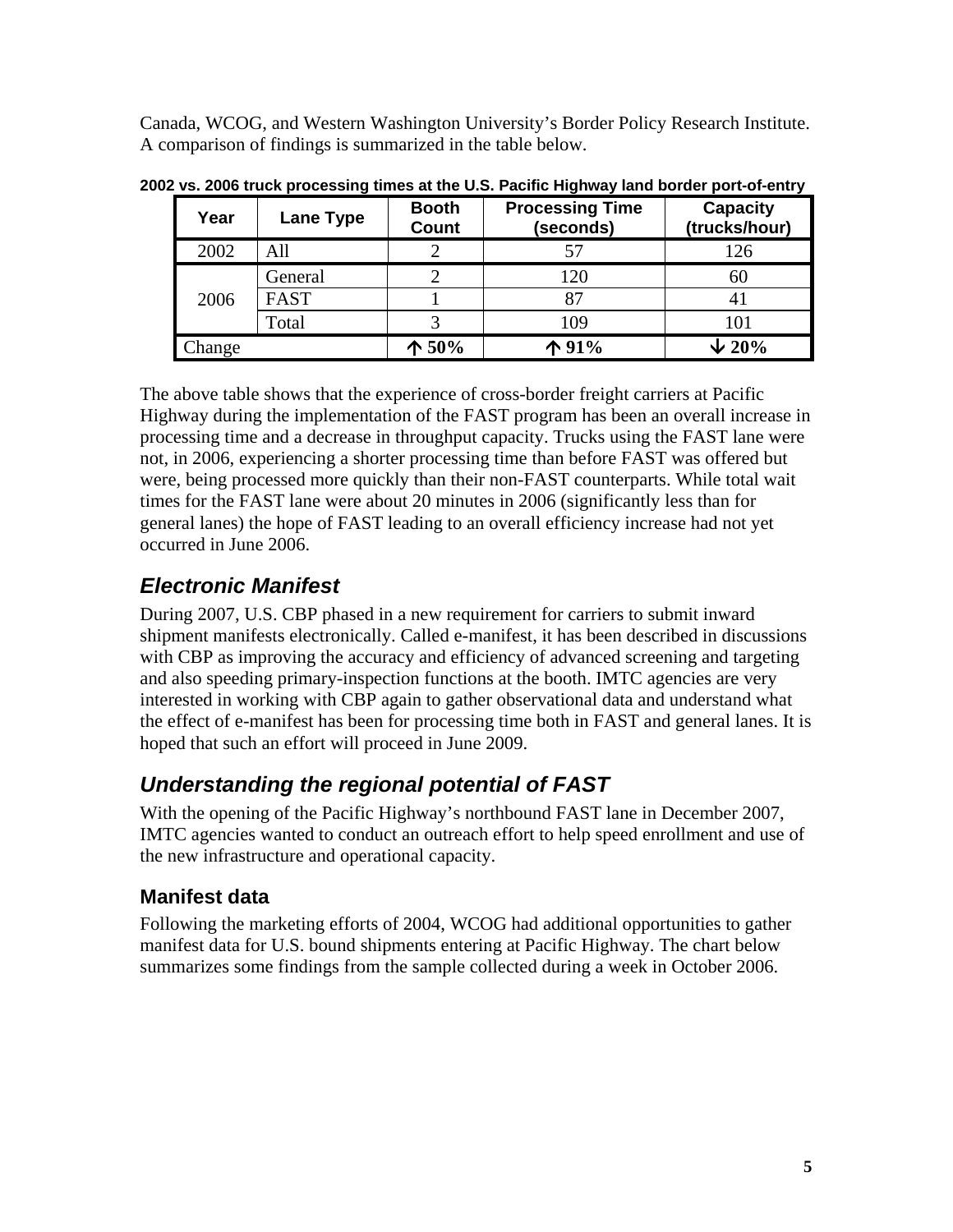Summary of October 2006 IMTC Manifest Sample at Pacific Highway (U.S. bound )



The manifest sample not only confirms the existence of a target-market opportunity but also provides the carrier names which WCOG followed up with directly with telephone interviews.

#### **The empty question**

As noted above, it was estimated that 25 percent of trucks entered the U.S. empty at Pacific Highway in October 2006. It was additionally noted that most of the trucks in the U.S. FAST lane at Pacific Highway are empty (this assertion is further supported by the headquarters data on FAST shipments introduced above). Because the carrier names collected from U.S. manifests were for southbound shipments—and thus only from loaded trucks—it was presumed that the majority of empty *northbound* movements were made by these same carriers. Carrier interviews (discussed more below) however did not uncover an untapped population of empty carriers who had wanted FAST access. Most carriers denied ever traveling empty. As much as anything, this pointed to the value of improved data that links carriers to shipments – at least by shipper, origin, and commodity type. FAST has proven to be a regional favorite of empty trucks southbound. Additionally, operational alternatives for empty trucks could be better evaluated with historical data on the volumes and trade-lanes.

A source that WCOG is looking to make better use of regarding empty truck frequency and direction are the Piezo weigh-in-motion devices installed on BC Highway 15 very close to the border.

#### **The shipper question**

Staying with the narrow focus on CBSA's northbound FAST lane at Pacific Highway, marketing to shippers was also considered. It was already the sense that effecting the enrollment of shippers for C-T PAT had been a stumbling block in the region. Was there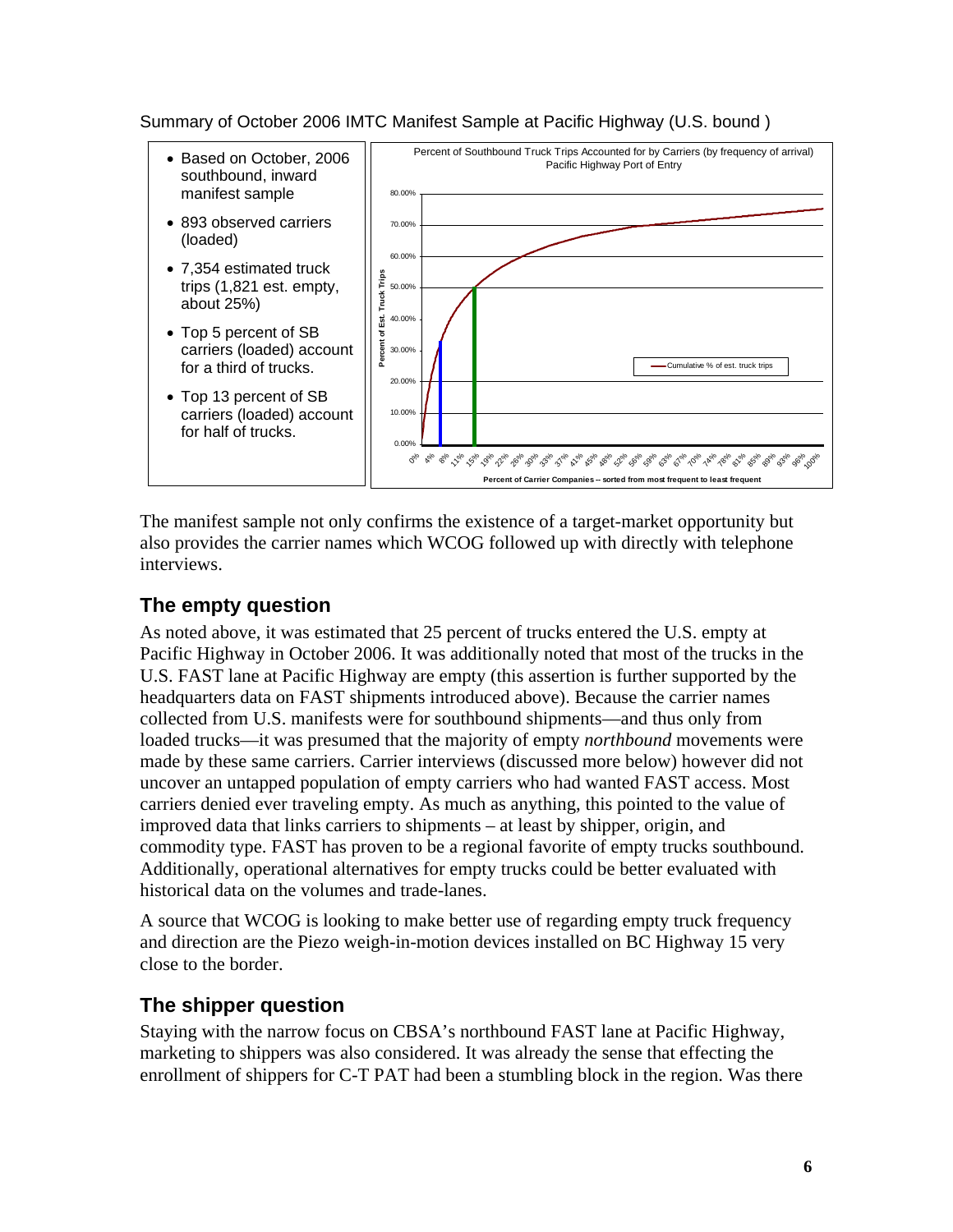perhaps a different set of commodities moving northbound from different kinds of shippers who might be better aligned with FAST incentives and requirements?

The data that was identified and reviewed for this question was the U.S. Bureau of Transportation Statistics' Trans-border Freight Database (TBFD). Since January 2007, TBFD commodity data has been available at the port-of-entry level. A sample of the resulting information is charted below. These two charts include only the top-10 commodities for each direction.



#### **Blaine: Export Value by Commodity**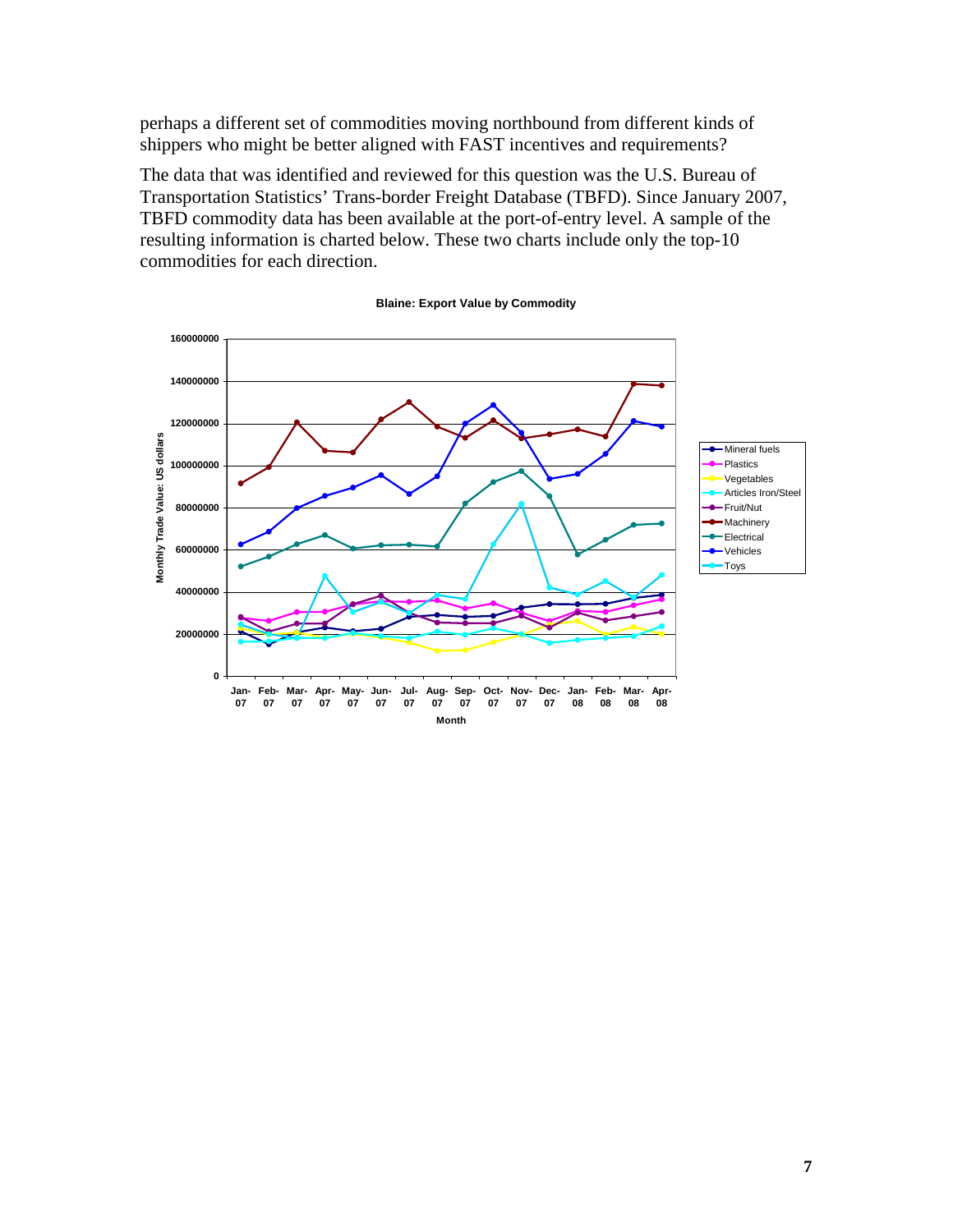**Blaine: Import Value by Commodity**



The first thing to note, a data gap really, is that the above comparison of Pacific Highway southbound commodities (U.S. imports) and northbound commodities (U.S. exports), is only available by value (U.S. dollars). The more meaningful metric for gauging FAST opportunities would be weight. Weight is only available for U.S. imports.

We can verify a couple of interesting facts by comparing value. First, while we know that the truck volume going each way is basically the same, the value of goods going to Canada is much higher. This is a clue that empty cross-border trucks are more likely to be southbound over the time-frame shown.

Secondly, there are indeed different commodities in the mix. More study is needed to figure out if the shippers of these commodities are more or less receptive to joining the FAST program. One observation is that even from the value perspective, wood and paper stand out among U.S. imports. These are typically moved in bulk which, because bulk is typically a single-shipper load, avoids the FAST-eligibility complications of less-thantruckload (LTL) carriers. From the admittedly lacking perspective of freight-value, there are signals that northbound FAST aspirants in this region might face more of an LTL challenge than southbound freight movements.

#### *Carrier interviews*

Using the list of carriers from the October 2006 manifest sample discussed above, WCOG conducted telephone interviews with 33 companies listed within the top 13 mostfrequently arriving carriers.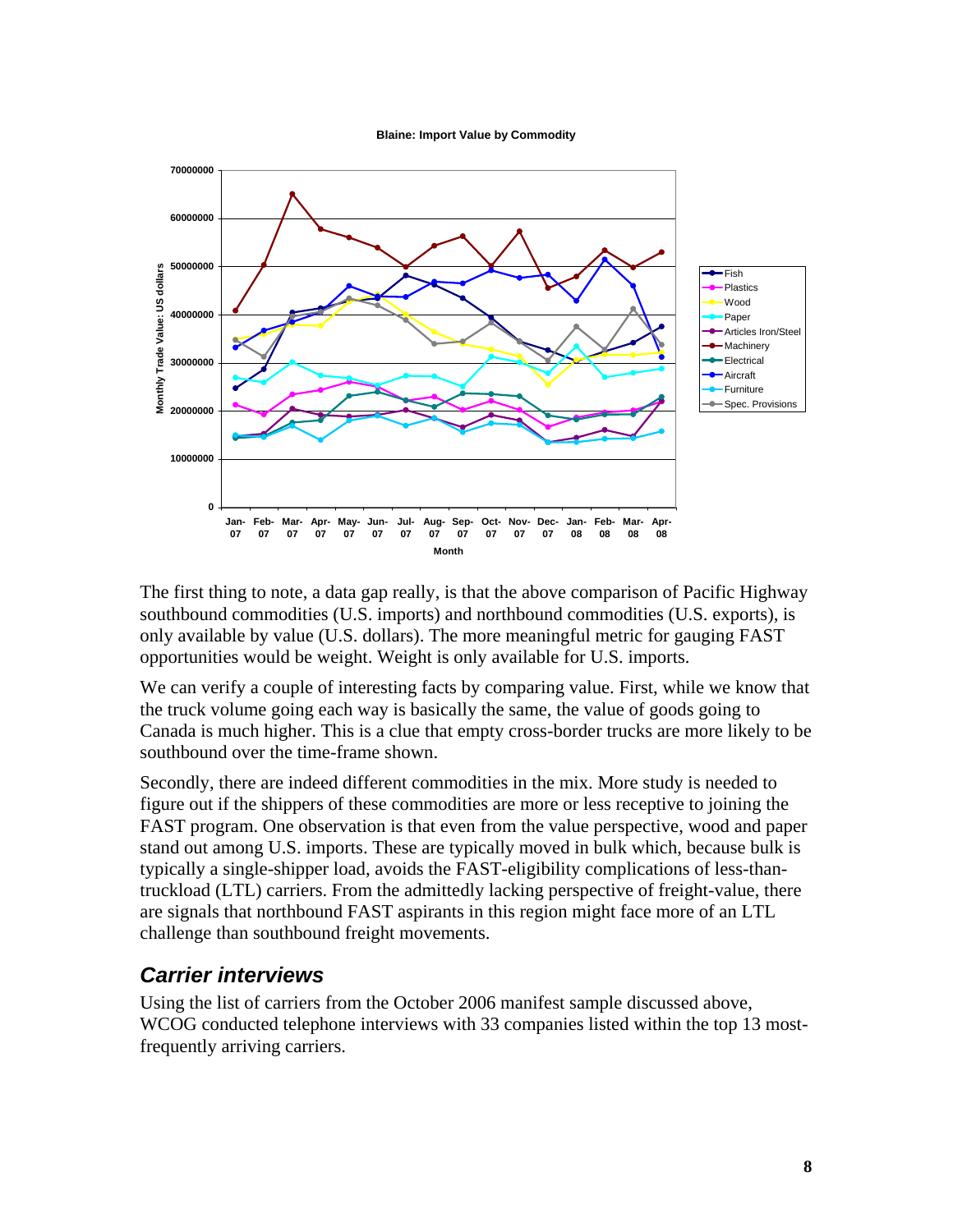| Fleet Size                                                       | Average $= 270$ , but highly variable.                                                                             |  |
|------------------------------------------------------------------|--------------------------------------------------------------------------------------------------------------------|--|
| Percentage or fleet used in cross-border Trade                   | 63%                                                                                                                |  |
| Freight types Carried Cross-border:                              | 50% were Assorted/LTL                                                                                              |  |
| Base of operations:                                              | 93% in CAN, 33% of those are in Surrey, BC                                                                         |  |
| Primary Direction of goods:                                      | 80% both, 10% southbound, 10% northbound                                                                           |  |
| Vehicle-types used:                                              | Standard Tractor-Trailer combo                                                                                     |  |
| Approximate number of Cross-border Shipper<br>clients:           | 28% of companies had too many to count. Of<br>those who knew, the average was 103 cross-<br>border shipper clients |  |
| Enrollment in programs:                                          | C-TPAT= 79%, CSA=62%, PIP=66%                                                                                      |  |
| Percentage of Cross-border clients enrolled in<br>programs:      | $-9%$                                                                                                              |  |
| Percentage of Drivers FAST enrolled:                             | 72%                                                                                                                |  |
| When using the FAST lane are you Loaded or<br>empty? Northbound: | Loaded = $38\%$ , Empty = $7\%$ , Can't Use = $45\%$                                                               |  |
| When using the FAST lane are you Loaded or<br>empty? Southbound: | Loaded = $45\%$ , Empty = $21\%$ , Can't Use = $34\%$                                                              |  |
| Which programs was easier to Understand/Apply<br>for:            | $C-TPAT = 25\%$ , $CSA = 75\%$                                                                                     |  |

#### **Summary of interviews with high-volume carriers by WCOG – Summer 2008**

The bottom line from the above research is that carriers' clients, the shippers of crossborder goods, have not bought into the FAST programs. Thus, use of the lane by enrolled carriers and drivers is low and the ability of the FAST program to attract continued growth among the very large base of carriers (893 individual companies observed in October 2006) is doubtful.

Discussions with regional CBP and CBSA port directors and with representatives of the British Columbia and Washington trucking associations concurs with carrier feedback indicating that interest in FAST by shippers in the Cascade Gateway region is nil. Additionally, counter to the earlier-mentioned FAST strategy that envisioned approved carriers could better market themselves to cross-border shippers, carriers in the region are not at all inclined to request FAST-enrollment by their clients. The regional market conditions simply are not fostering this kind of dynamic – unlike other regions around eastern U.S.-Canada land-border ports.

#### *Informing evaluation of costs, benefits, and future alternatives*

With the current use of the FAST lanes in the Cascade Gateway arguably not accomplishing what was set out to be achieved, recent discussions at IMTC meetings have included ideas including:

Revised FAST policies that would be more flexible regarding empty trucks.